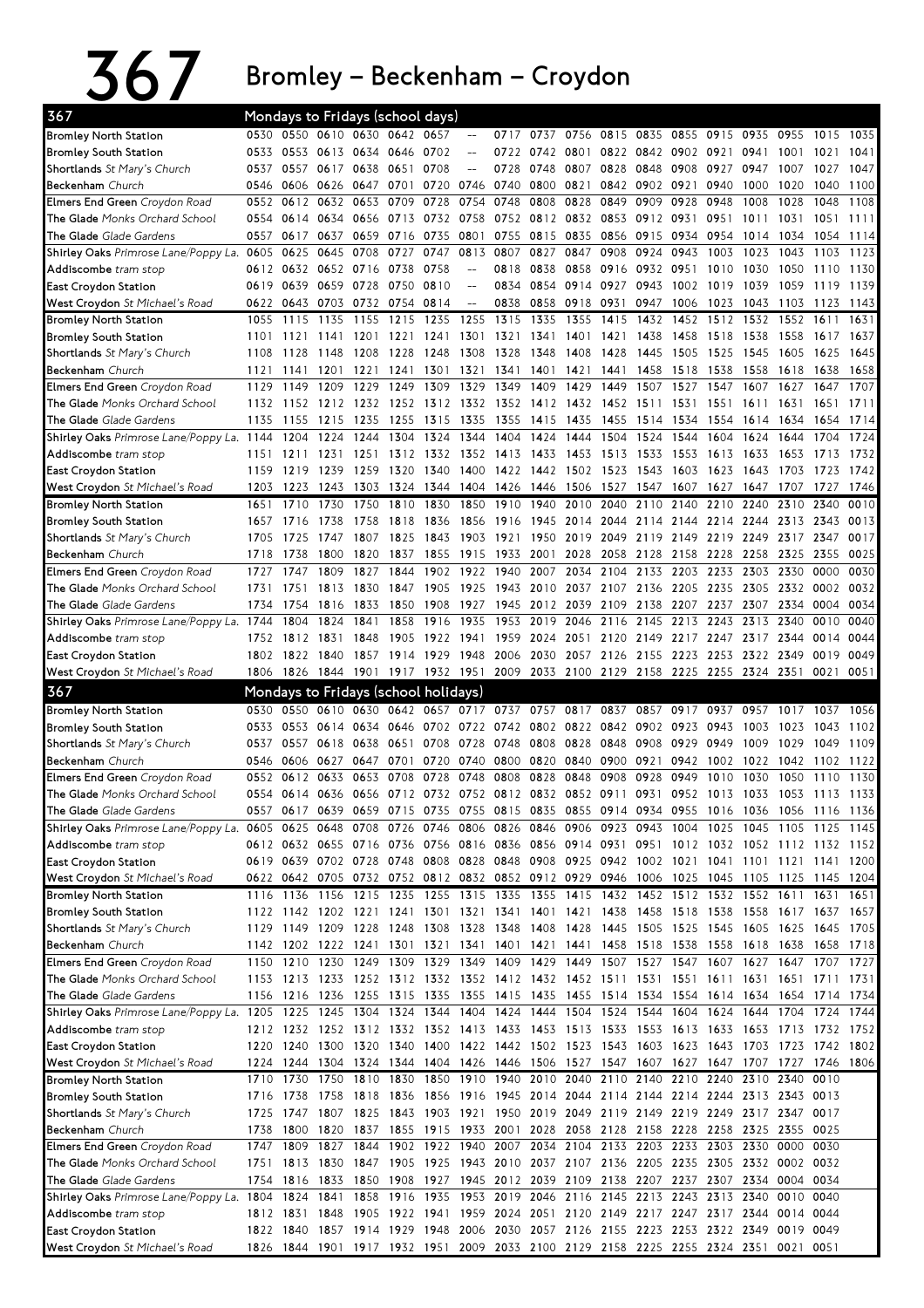| 367                                                                                                                            |      |      |                     | Saturdays (also Good Friday)                                                              |                                                                                      |                |                                                             |                |                |      |      |                               |                     |      |                |                  |                                                                       |           |
|--------------------------------------------------------------------------------------------------------------------------------|------|------|---------------------|-------------------------------------------------------------------------------------------|--------------------------------------------------------------------------------------|----------------|-------------------------------------------------------------|----------------|----------------|------|------|-------------------------------|---------------------|------|----------------|------------------|-----------------------------------------------------------------------|-----------|
| Bromley North Station                                                                                                          |      |      |                     | 0530 0600 0630 0700 0720 0740 0800                                                        |                                                                                      |                |                                                             | 0820           | 0839 0855 0914 |      |      | 0931                          | 0950                | 1010 | 1030           | 1050             |                                                                       | 1330      |
| Bromley South Station                                                                                                          | 0533 |      | 0604 0634 0704      |                                                                                           |                                                                                      |                | 0724 0744 0804 0824 0843 0859 0919 0936 0955                |                |                |      |      |                               |                     | 1015 | 1036           | 1057             |                                                                       | 1337      |
| <b>Shortlands</b> <i>St Mary's Church</i>                                                                                      | 0537 | 0608 | 0638                | 0709                                                                                      | 0729                                                                                 | 0749           | 0810                                                        | 0830 0849      |                | 0906 | 0926 | 0943                          | 1002                | 1022 | 1043           | 1105             |                                                                       | 1345      |
| <b>Beckenham</b> Church                                                                                                        | 0545 | 0617 | 0647 0718           |                                                                                           | 0738                                                                                 | 0758           | 0820                                                        | 0840           | 0859           | 0918 | 0938 | 0955                          | 1015                | 1035 | 1056           | 1118 <i>Then</i> |                                                                       | 1358      |
| <b>Elmers End Green</b> Croydon Road                                                                                           | 0550 | 0622 | 0652 0723           |                                                                                           | 0743                                                                                 |                | 0803 0826                                                   | 0846           | 0905           | 0925 | 0945 | 1002                          | 1022                | 1042 | 1104           | 1128             | every                                                                 | 1408      |
| <b>The Glade</b> Monks Orchard School                                                                                          | 0552 | 0624 | 0654 0725           |                                                                                           |                                                                                      | 0745 0806 0829 |                                                             | 0849 0908 0928 |                |      | 0948 | 1005                          | 1025                |      | 1045 1107 1131 |                  | 20                                                                    | 1411      |
| <b>The Glade</b> Glade Gardens                                                                                                 | 0554 | 0626 | 0656 0727           |                                                                                           | 0747                                                                                 | 0808           | 0831                                                        |                | 0851 0910 0930 |      | 0950 | 1008                          | 1028                | 1048 | 1110           | 1134 <i>mins</i> |                                                                       | 1414      |
| <b>Shirley Oaks</b> Primrose Lane/Poppy La. <b>06</b> 01                                                                       |      | 0633 | 0703 0734           |                                                                                           | 0754                                                                                 |                | 0816 0839                                                   | 0859           | 0918           | 0938 | 0958 | 1017                          | 1037                | 1057 | 1119           | 1144             | until                                                                 | 1424      |
| <b>Addiscombe</b> tram stop                                                                                                    | 0606 | 0638 | 0708                | 0739                                                                                      | 0759                                                                                 | 0822 0845      |                                                             | 0905 0925      |                | 0945 | 1005 | 1025                          | 1045                | 1105 | 1128           | 1153             |                                                                       | 1433      |
| East Croydon Station                                                                                                           | 0613 | 0645 | 0715 0746           |                                                                                           | 0806                                                                                 | 0829 0853      |                                                             | 0913 0933      |                | 0953 | 1013 | 1033                          | 1053                | 1113 | 1137 1202      |                  |                                                                       | 1442      |
| West Croydon St Michael's Road                                                                                                 | 0616 | 0648 | 0718 0749           |                                                                                           | 0809                                                                                 |                | 0832 0856                                                   | 0916 0936      |                | 0956 | 1016 | 1036                          | 1056                | 1116 | 1141           | 1206             |                                                                       | 1446      |
| Bromley North Station                                                                                                          | 1350 | 1410 | 1430                | 1450                                                                                      | 1510                                                                                 |                |                                                             | 1650           | 1710           | 1730 | 1750 | 1810                          | 1830                | 1850 | 1910           | 1939             | 2010                                                                  | 2040      |
| Bromley South Station                                                                                                          | 1357 |      |                     | 1417 1437 1457 1516                                                                       |                                                                                      |                |                                                             |                | 1656 1716      | 1736 |      | 1756 1816 1836                |                     | 1856 | 1915 1944      |                  | 2014                                                                  | 2044      |
| <b>Shortlands</b> St Mary's Church                                                                                             | 1405 | 1424 | 1444 1504           |                                                                                           | 1522                                                                                 |                |                                                             |                | 1702 1722      | 1742 |      | 1802 1822 1842                |                     | 1902 | 1920           | 1949             | 2018                                                                  | 2048      |
| <b>Beckenham</b> Church                                                                                                        | 1418 | 1436 | 1456 1516           |                                                                                           | 1534                                                                                 |                | Then                                                        | 1714           | 1734           | 1754 | 1814 |                               | 1834 1854 1914 1931 |      |                | 2000             | 2028                                                                  | 2058      |
| <b>Elmers End Green</b> Croydon Road                                                                                           | 1428 | 1445 | 1505 1524           |                                                                                           | 1542                                                                                 |                | every 20                                                    | 1722           | 1742           | 1802 | 1822 | 1842                          | 1902                | 1921 | 1938           | 2007             | 2034                                                                  | 2104      |
| <b>The Glade</b> Monks Orchard School                                                                                          | 1431 | 1448 | 1508 1527           |                                                                                           | 1545                                                                                 |                | minutes                                                     | 1725           | 1745           | 1805 |      | 1825 1845                     | 1905                | 1924 | 1941           | 2009             | 2036                                                                  | 2106      |
| <b>The Glade</b> Glade Gardens                                                                                                 | 1434 | 1451 | 1511                | 1530                                                                                      | 1548                                                                                 |                | until                                                       | 1728           | 1748           | 1807 | 1827 | 1847                          | 1907                | 1926 | 1943 2011      |                  | 2038                                                                  | 2108      |
| Shirley Oaks Primrose Lane/Poppy La. 1443                                                                                      |      | 1500 | 1520                | 1539                                                                                      | 1557                                                                                 |                |                                                             | 1737           | 1757           | 1815 | 1835 | 1855                          | 1915                | 1933 | 1950           | 2018             | 2045                                                                  | 2115      |
| <b>Addiscombe</b> tram stop                                                                                                    | 1451 | 1508 | 1528 1547           |                                                                                           | 1605                                                                                 |                |                                                             | 1745           | 1805           | 1822 | 1842 | 1902 1922                     |                     | 1939 | 1956 2023      |                  | 2050                                                                  | 2119      |
| East Croydon Station                                                                                                           | 1500 | 1517 | 1537 1556           |                                                                                           | 1614                                                                                 |                |                                                             | 1754           | 1813           | 1830 | 1850 | 1910                          | 1930                | 1947 | 2004           | 2030             | 2057                                                                  | 2125      |
| <b>West Croydon</b> St Michael's Road                                                                                          | 1503 | 1520 | 1540 1559           |                                                                                           | 1617                                                                                 |                |                                                             |                | 1757 1816 1833 |      | 1853 | 1913 1933                     |                     | 1950 | 2007           | 2033             |                                                                       | 2100 2128 |
| <b>Bromley North Station</b>                                                                                                   | 2110 | 2140 |                     | 2210 2240                                                                                 |                                                                                      | 2310 2340      | 0010                                                        |                |                |      |      |                               |                     |      |                |                  |                                                                       |           |
| Bromley South Station                                                                                                          | 2114 | 2144 |                     | 2214 2244                                                                                 |                                                                                      | 2314 2344      | 0014                                                        |                |                |      |      |                               |                     |      |                |                  |                                                                       |           |
| <b>Shortlands</b> St Mary's Church                                                                                             | 2118 | 2148 | 2218 2248           |                                                                                           | 2318 2348                                                                            |                | 0018                                                        |                |                |      |      |                               |                     |      |                |                  |                                                                       |           |
| <b>Beckenham</b> Church                                                                                                        | 2128 | 2158 |                     | 2227 2257 2327 2357 0027                                                                  |                                                                                      |                |                                                             |                |                |      |      |                               |                     |      |                |                  |                                                                       |           |
| Elmers End Green Croydon Road                                                                                                  | 2134 | 2204 |                     | 2232 2302                                                                                 |                                                                                      | 2332 0002      | 0032                                                        |                |                |      |      |                               |                     |      |                |                  |                                                                       |           |
| <b>The Glade</b> Monks Orchard School                                                                                          | 2136 | 2206 | 2234 2304           |                                                                                           |                                                                                      | 2334 0004      | 0034                                                        |                |                |      |      |                               |                     |      |                |                  |                                                                       |           |
| <b>The Glade</b> Glade Gardens                                                                                                 | 2138 | 2208 | 2236 2306           |                                                                                           |                                                                                      | 2336 0006 0036 |                                                             |                |                |      |      |                               |                     |      |                |                  |                                                                       |           |
| Shirley Oaks Primrose Lane/Poppy La. 2145                                                                                      |      | 2215 |                     | 2243 2313                                                                                 | 2343                                                                                 | 0013           | 0043                                                        |                |                |      |      |                               |                     |      |                |                  |                                                                       |           |
| <b>Addiscombe</b> tram stop                                                                                                    | 2149 | 2219 |                     | 2247 2317 2347 0017 0047                                                                  |                                                                                      |                |                                                             |                |                |      |      |                               |                     |      |                |                  |                                                                       |           |
| East Croydon Station                                                                                                           |      |      |                     | 2155 2225 2253 2322 2352 0022 0052                                                        |                                                                                      |                |                                                             |                |                |      |      |                               |                     |      |                |                  |                                                                       |           |
| West Croydon St Michael's Road                                                                                                 |      |      |                     | 2158 2228 2256 2325 2355 0025 0055                                                        |                                                                                      |                |                                                             |                |                |      |      |                               |                     |      |                |                  |                                                                       |           |
|                                                                                                                                |      |      |                     |                                                                                           |                                                                                      |                |                                                             |                |                |      |      |                               |                     |      |                |                  |                                                                       |           |
| 367                                                                                                                            |      |      |                     | Sundays and other Public Holidays (except Christmas Day)                                  |                                                                                      |                |                                                             |                |                |      |      |                               |                     |      |                |                  |                                                                       |           |
| Bromley North Station                                                                                                          | 0710 |      |                     | 0740 0810 0840 0910 0940 1010 1040 1110 1140 1210 1240 1310 1340                          |                                                                                      |                |                                                             |                |                |      |      |                               |                     |      | 1410 1440      |                  | 1510                                                                  | 1540      |
| Bromley South Station                                                                                                          | 0713 | 0743 | 0814 0844           |                                                                                           | 0915 0945                                                                            |                | 1015                                                        |                |                |      |      | 1045 1115 1145 1215 1245 1315 |                     |      | 1345 1415 1445 |                  | 1515                                                                  | 1545      |
| <b>Shortlands</b> St Mary's Church                                                                                             | 0717 | 0747 | 0818 0849           |                                                                                           | 0921                                                                                 | 0951           | 1021                                                        | 1051           | 1121           |      |      | 1151 1221 1251                | 1321                | 1351 | 1421           | 1451             | 1520                                                                  | 1550      |
| <b>Beckenham</b> Church                                                                                                        | 0726 | 0756 | 0827                | 0900                                                                                      | 0933                                                                                 | 1003           | 1033                                                        | 1103           | 1133           | 1203 | 1233 | 1303                          | 1333                | 1403 | 1433           | 1503             | 1532                                                                  | 1602      |
| <b>Elmers End Green</b> Croydon Road                                                                                           | 0731 | 0801 |                     | 0832 0907                                                                                 | 0941                                                                                 |                | 1011 1041 1111 1141 1211 1241 1311 1341                     |                |                |      |      |                               |                     | 1410 | 1440           | 1510             | 1539                                                                  | 1609      |
| <b>The Glade</b> Monks Orchard School                                                                                          |      |      |                     | 0733 0803 0834 0909 0944 1014 1044 1114 1144 1214 1244 1314 1344 1413 1443 1513 1542 1612 |                                                                                      |                |                                                             |                |                |      |      |                               |                     |      |                |                  |                                                                       |           |
| <b>The Glade</b> Glade Gardens                                                                                                 | 0735 |      | 0805 0836 0911      |                                                                                           |                                                                                      |                |                                                             |                |                |      |      |                               |                     |      |                |                  | 0946 1016 1046 1116 1146 1216 1246 1316 1346 1415 1445 1515 1544 1614 |           |
| Shirley Oaks Primrose Lane/Poppy La. 0742 0812 0843 0918 0954 1024 1054 1124 1154 1224 1254 1324 1354 1423 1453 1523 1552 1622 |      |      |                     |                                                                                           |                                                                                      |                |                                                             |                |                |      |      |                               |                     |      |                |                  |                                                                       |           |
| <b>Addiscombe</b> tram stop                                                                                                    |      |      |                     | 0746 0817 0848 0924 1001 1031 1101 1131 1201 1231 1301 1331 1401 1430 1500 1530 1559 1629 |                                                                                      |                |                                                             |                |                |      |      |                               |                     |      |                |                  |                                                                       |           |
| East Croydon Station                                                                                                           |      |      |                     | 0752 0824 0855 0931 1008 1039 1109 1140 1210 1240 1310 1340 1409 1438 1508 1538 1607 1637 |                                                                                      |                |                                                             |                |                |      |      |                               |                     |      |                |                  |                                                                       |           |
| <b>West Croydon</b> St Michael's Road                                                                                          |      |      |                     | 0754 0826 0857 0933 1010 1042 1112 1143 1213 1243 1313 1343 1412 1441 1511 1541           |                                                                                      |                |                                                             |                |                |      |      |                               |                     |      |                |                  |                                                                       | 1610 1640 |
| Bromley North Station                                                                                                          |      |      |                     | 1610 1640 1710 1740 1810 1840 1910 1940 2010 2040 2110 2140 2210 2240 2310 2340 0010      |                                                                                      |                |                                                             |                |                |      |      |                               |                     |      |                |                  |                                                                       |           |
| Bromley South Station                                                                                                          |      |      |                     | 1615 1645 1715 1745 1814 1844 1914 1944 2014 2044 2114 2144 2214 2244 2313 2343           |                                                                                      |                |                                                             |                |                |      |      |                               |                     |      |                |                  | 0013                                                                  |           |
| <b>Shortlands</b> St Mary's Church                                                                                             |      |      |                     | 1620 1650 1720 1750 1818 1848 1918 1948 2018 2048 2118 2148 2218 2248 2317 2347 0017      |                                                                                      |                |                                                             |                |                |      |      |                               |                     |      |                |                  |                                                                       |           |
| Beckenham Church                                                                                                               |      |      |                     | 1631 1701 1731 1801 1827 1857 1927 1957 2027 2057 2127 2157 2226 2256 2325 2355           |                                                                                      |                |                                                             |                |                |      |      |                               |                     |      |                |                  | 0025                                                                  |           |
| <b>Elmers End Green</b> Croydon Road                                                                                           |      |      | 1638 1708 1738 1808 |                                                                                           |                                                                                      |                | 1833 1903 1933 2003 2032 2102 2132 2202 2231 2301 2330 0000 |                |                |      |      |                               |                     |      |                |                  | 0030                                                                  |           |
| <b>The Glade</b> Monks Orchard School                                                                                          |      |      |                     | 1641 1711 1741 1811 1836 1906 1936 2005 2034 2104 2134 2204 2233 2303 2332 0002 0032      |                                                                                      |                |                                                             |                |                |      |      |                               |                     |      |                |                  |                                                                       |           |
| <b>The Glade</b> Glade Gardens                                                                                                 |      |      |                     | 1643 1713 1743 1813 1838 1908 1938 2007 2036 2106 2136 2206 2235 2305 2334 0004 0034      |                                                                                      |                |                                                             |                |                |      |      |                               |                     |      |                |                  |                                                                       |           |
| Shirley Oaks Primrose Lane/Poppy La. 1651 1720 1750 1820 1845 1915 1945 2014 2043 2113 2143 2213 2242 2312 2341 0011 0041      |      |      |                     |                                                                                           |                                                                                      |                |                                                             |                |                |      |      |                               |                     |      |                |                  |                                                                       |           |
| <b>Addiscombe</b> tram stop                                                                                                    |      |      |                     | 1658 1727 1757 1826 1851 1920 1950 2018 2047 2117 2147 2217 2246 2316 2345 0015           |                                                                                      |                |                                                             |                |                |      |      |                               |                     |      |                |                  | 0045                                                                  |           |
| East Croydon Station                                                                                                           |      |      |                     | 1706 1734 1804 1833 1858 1926 1956 2024 2053 2122 2152 2222 2251 2321 2350 0020 0050      |                                                                                      |                |                                                             |                |                |      |      |                               |                     |      |                |                  |                                                                       |           |
| <b>West Croydon</b> St Michael's Road                                                                                          |      |      |                     |                                                                                           | 1709 1737 1807 1836 1901 1929 1959 2027 2056 2125 2155 2225 2254 2324 2353 0023 0053 |                |                                                             |                |                |      |      |                               |                     |      |                |                  |                                                                       |           |

Operated by Abellio London **WWW.londonbusroutes.net** 20.3.21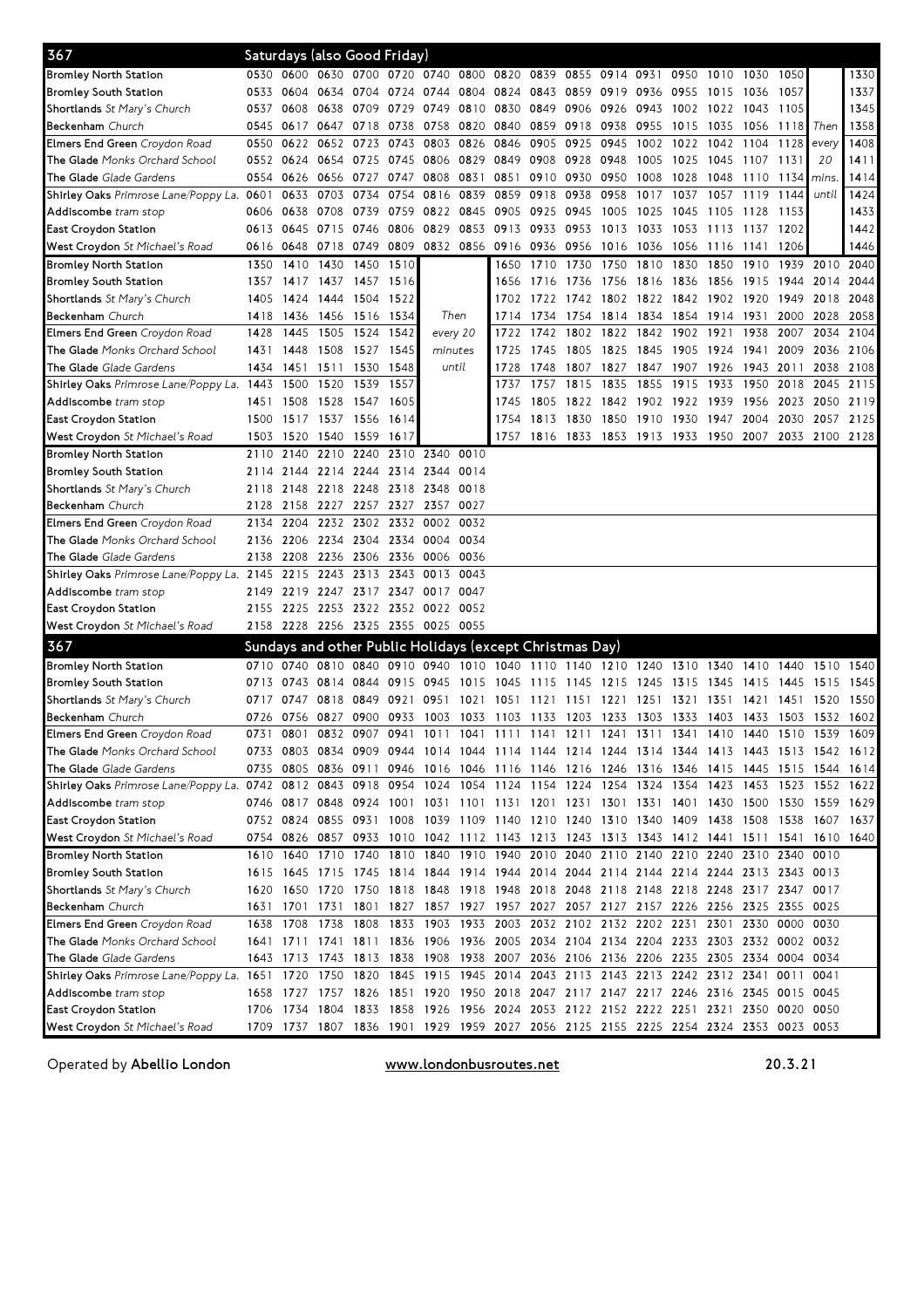## $367$  Croydon – Beckenham – Bromley

| 367                                                                                                                       |      |           | Mondays to Fridays (school days)     |      |                     |                          |          |                     |                          |                                                                       |                |        |           |                               |                                                                                      |          |       |      |
|---------------------------------------------------------------------------------------------------------------------------|------|-----------|--------------------------------------|------|---------------------|--------------------------|----------|---------------------|--------------------------|-----------------------------------------------------------------------|----------------|--------|-----------|-------------------------------|--------------------------------------------------------------------------------------|----------|-------|------|
| West Croydon Bus Station                                                                                                  |      |           |                                      |      |                     |                          |          |                     |                          | 0530 0550 0610 0630 0645 0707 0727 0746 0806 0826 0846 0906 0926 0946 |                |        |           |                               | 1006                                                                                 |          |       | 1306 |
| East Croydon Station                                                                                                      | 0533 |           | 0553 0614 0634                       |      |                     |                          |          |                     | 0649 0712 0732 0751 0811 | 0831                                                                  | 0851           | 0911   | 0931 0951 |                               | 1011                                                                                 |          |       | 1311 |
| Addiscombe tram stop                                                                                                      | 0538 | 0558      | 0621                                 | 0641 |                     | 0656 0721                | 0741     |                     | 0800 0820                | 0840                                                                  | 0900           | 0920   | 0940      | 0959                          | 1019                                                                                 |          |       | 1319 |
| Shirley Oaks Primrose Lane/Poppy La. 0543                                                                                 |      |           | 0603 0626 0646                       |      |                     |                          |          |                     |                          | 0701 0730 0750 0810 0830 0850 0910 0928 0948                          |                |        |           | 1007                          | 1026                                                                                 | Then     |       | 1326 |
| Orchard Avenue Tower View                                                                                                 | 0549 | 0609      | 0633                                 | 0653 | 0708                | 0738                     | 0758     | 0818 0838           |                          | 0858                                                                  | 0918           | 0936   | 0956      | 1015                          | 1034                                                                                 | every 20 |       | 1334 |
| The Glade Monks Orchard School                                                                                            | 0552 | 0612 0637 |                                      |      |                     |                          |          |                     |                          | 0657 0712 0742 0802 0822 0842 0902 0922 0940                          |                |        | 1000      | 1019                          | 1038                                                                                 | minutes  |       | 1338 |
| <b>Elmers End Green</b>                                                                                                   | 0556 | 0616 0641 |                                      |      | 0701 0719 0749 0809 |                          |          | 0829 0849           |                          |                                                                       | 0909 0927 0945 |        | 1005      | 1024                          | 1043                                                                                 | until    |       | 1343 |
| <b>Beckenham</b> Church                                                                                                   | 0602 |           | 0622 0648                            | 0708 | 0728                | 0758                     | 0818     | 0838 0858           |                          | 0918 0936                                                             |                | 0954   | 1014      | 1034                          | 1053                                                                                 |          |       | 1353 |
| Shortlands St Mary's Church                                                                                               | 0610 | 0630      | 0656 0716                            |      | 0739                | 0810                     | 0830     |                     | 0850 0910                | 0927                                                                  | 0945           | 1003   | 1023      | 1043                          | 1102                                                                                 |          |       | 1402 |
| <b>Bromley South Station</b>                                                                                              | 0615 | 0635      | 0701 0724                            |      | 0747                |                          |          | 0822 0842 0902 0920 |                          | 0936                                                                  | 0954           | 1012   | 1030      | 1050                          | 1109                                                                                 |          |       | 1409 |
| <b>Bromley North Station</b>                                                                                              | 0621 | 0641      | 0707                                 | 0730 | 0753                | 0829                     | 0849     | 0909 0927           |                          | 0943                                                                  | 1001           | 1019   | 1037      | 1057                          | 1116                                                                                 |          |       | 1416 |
| West Croydon Bus Station                                                                                                  | 1325 | 1345      | 1404                                 | 1424 | 1443                | $\overline{\phantom{a}}$ | 1501     | 1520                | 1540                     | 1600                                                                  | 1620           | 1640   | 1700      | 1720                          | 1740                                                                                 | 1800     | 1820  | 1840 |
| East Croydon Station                                                                                                      | 1330 | 1350      | 1409                                 | 1429 | 1448                | $-$                      | 1506     | 1525                | 1545                     | 1605                                                                  | 1625           | 1645   | 1705      | 1725                          | 1745                                                                                 | 1805     | 1825  | 1845 |
| Addiscombe tram stop                                                                                                      | 1339 | 1359 1418 |                                      | 1438 | 1457                | $\overline{a}$           | 1515     | 1535 1555           |                          | 1615 1635                                                             |                | - 1655 | 1715      | 1735                          | 1755                                                                                 | 1815     | 1835  | 1855 |
| Shirley Oaks Primrose Lane/Poppy La. 1346                                                                                 |      | 1406      | 1426                                 | 1446 | 1505                |                          | 1524     |                     | 1544 1604                |                                                                       | 1624 1644 1704 |        | 1723      | 1743                          | 1803                                                                                 | 1823     | 1843  | 1903 |
| Orchard Avenue Tower View                                                                                                 | 1354 | 1414      | 1434                                 | 1454 | 1513                | 1524                     | 1533     | 1553                | 1613                     | 1633                                                                  | 1653           | 1713   | 1731      | 1751                          | 1811                                                                                 | 1831     | 1851  | 1911 |
| The Glade Monks Orchard School                                                                                            | 1358 | 1418      | 1438                                 | 1458 | 1517 1528           |                          | 1537     | 1557 1617           |                          | 1637                                                                  | 1657           | 1717   | 1735      | 1755                          | 1815                                                                                 | 1835     | 1855  | 1914 |
| <b>Elmers End Green</b>                                                                                                   | 1403 | 1423      | 1443                                 | 1503 | 1523                | 1534                     | 1543     | 1603                | 1623                     | 1643                                                                  | 1703           | 1723   | 1741      | 1801                          | 1820                                                                                 | 1840     | 1900  | 1918 |
| Beckenham Church                                                                                                          | 1413 | 1433      | 1453                                 | 1513 | 1533                | 1544                     | 1553     | 1613                | 1633                     | 1653                                                                  | 1713           | 1733   | 1751      | 1811                          | 1829                                                                                 | 1849     | 1909  | 1926 |
| Shortlands St Mary's Church                                                                                               | 1422 |           | 1443 1503 1523                       |      | 1543                | $-$                      | 1603     | 1623 1643           |                          | 1703 1723                                                             |                | 1743   | 1801      | 1820                          | 1838                                                                                 | 1858     | 1918  | 1934 |
| <b>Bromley South Station</b>                                                                                              | 1429 |           | 1450 1510 1531 1551                  |      |                     | $\overline{\phantom{a}}$ | 1611     |                     |                          | 1631 1651 1711 1731 1751 1809                                         |                |        |           | 1827                          | 1845                                                                                 | 1905     | 1923  | 1939 |
| <b>Bromley North Station</b>                                                                                              | 1436 | 1457      | 1517 1539                            |      | 1559                | $\overline{\phantom{a}}$ | 1619     | 1639 1659           |                          |                                                                       |                |        |           |                               | 1719 1739 1759 1817 1834 1852 1912 1929 1945                                         |          |       |      |
| West Croydon Bus Station                                                                                                  | 1900 | 1920      | 1940                                 | 2010 | 2040                | 2110                     | 2140     | 2210                | 2240                     | 2310                                                                  | 2340           | 0010   |           |                               |                                                                                      |          |       |      |
| <b>East Croydon Station</b>                                                                                               | 1905 | 1925      | 1945                                 | 2014 |                     | 2044 2114                | 2144     | 2214 2244           |                          |                                                                       | 2314 2344 0014 |        |           |                               |                                                                                      |          |       |      |
| Addiscombe tram stop                                                                                                      | 1915 | 1934      | 1954                                 | 2022 |                     | 2052 2122                |          | 2152 2221 2251      |                          | 2321 2351                                                             |                | 0021   |           |                               |                                                                                      |          |       |      |
| Shirley Oaks Primrose Lane/Poppy La. 1922                                                                                 |      | 1941      | 2001                                 | 2027 |                     | 2057 2127                | 2157     | 2226 2256           |                          | 2326                                                                  | 2356 0026      |        |           |                               |                                                                                      |          |       |      |
| Orchard Avenue Tower View                                                                                                 | 1929 | 1948      | 2007                                 | 2033 |                     | 2103 2133                | 2203     |                     | 2232 2302                |                                                                       | 2332 0002 0032 |        |           |                               |                                                                                      |          |       |      |
| The Glade Monks Orchard School                                                                                            | 1932 | 1951      | 2010 2036                            |      | 2106 2136 2206      |                          |          |                     |                          | 2235 2305 2335 0005 0035                                              |                |        |           |                               |                                                                                      |          |       |      |
| <b>Elmers End Green</b>                                                                                                   | 1936 | 1955      | 2014 2040                            |      |                     | 2110 2140 2209           |          | 2238 2308           |                          | 2338                                                                  | 0008           | 0038   |           |                               |                                                                                      |          |       |      |
| <b>Beckenham</b> Church                                                                                                   | 1944 | 2003      | 2021                                 | 2047 |                     | 2117 2147 2215           |          | 2244 2314           |                          | 2344                                                                  | 0014 0044      |        |           |                               |                                                                                      |          |       |      |
| Shortlands St Mary's Church                                                                                               | 1952 | 2011      | 2028                                 | 2054 |                     | 2124 2154 2222           |          | 2251 2321           |                          | 2351                                                                  | 0021           | 0051   |           |                               |                                                                                      |          |       |      |
| <b>Bromley South Station</b>                                                                                              | 1957 | 2015      | 2032 2058                            |      | 2128 2158 2226      |                          |          | 2255 2325           |                          | 2355                                                                  | 0025 0055      |        |           |                               |                                                                                      |          |       |      |
| <b>Bromley North Station</b>                                                                                              |      |           |                                      |      |                     |                          |          |                     |                          | 2003 2020 2037 2103 2133 2203 2231 2300 2330 0000 0030 0100           |                |        |           |                               |                                                                                      |          |       |      |
| 367                                                                                                                       |      |           | Mondays to Fridays (school holidays) |      |                     |                          |          |                     |                          |                                                                       |                |        |           |                               |                                                                                      |          |       |      |
| West Croydon Bus Station                                                                                                  |      | 0530 0550 | 0610 0630 0646 0701                  |      |                     |                          |          |                     | 1301                     |                                                                       |                |        |           | 1321 1341 1401 1421 1441 1501 |                                                                                      | 1520     |       | 1700 |
| <b>East Croydon Station</b>                                                                                               | 0533 |           | 0553 0614 0634 0650                  |      |                     | 0706                     |          |                     | 1306                     | 1326                                                                  | 1346 1406      |        | 1426 1446 |                               | 1506                                                                                 | 1525     |       | 1705 |
| Addiscombe tram stop                                                                                                      | 0538 | 0558      | 0621                                 | 0641 |                     | 0657 0714                |          |                     | 1314                     | 1335                                                                  | 1355 1415      |        | 1435      | 1455                          | 1515                                                                                 | 1535     |       | 1715 |
| Shirley Oaks Primrose Lane/Poppy La. 0543                                                                                 |      |           | 0603 0626 0646                       |      | 0702 0721           |                          |          | Then                | 1321                     |                                                                       | 1342 1402 1423 |        | 1443 1503 |                               | 1523                                                                                 | 15431    | Then  | 1723 |
| Orchard Avenue Tower View                                                                                                 | 0549 | 0609      | 0633                                 | 0653 | 0709                | 0729                     | every 20 |                     | 1329                     | 1350                                                                  | 1410           | 1431   | 1451      | 1511                          | 1531                                                                                 | 1551     | every | 1731 |
| The Glade Monks Orchard School                                                                                            |      |           | 0552 0612 0637 0657 0713 0733        |      |                     |                          |          | minutes             | 1333                     |                                                                       |                |        |           |                               | 1354 1414 1435 1455 1515 1535 1555                                                   |          | 20    | 1735 |
| <b>Elmers End Green</b>                                                                                                   |      |           | 0556 0616 0641                       |      | 0701 0718 0738      |                          |          | until               | 1338                     |                                                                       |                |        |           |                               | 1359 1419 1441 1501 1521 1541 1601                                                   |          | mins. | 1741 |
| Beckenham Church                                                                                                          |      |           | 0602 0622 0648 0708 0728 0748        |      |                     |                          |          |                     | 1348                     |                                                                       |                |        |           |                               | 1409 1429 1451 1511 1531 1551 1611                                                   |          | until | 1751 |
| Shortlands St Mary's Church                                                                                               |      |           | 0610 0630 0656 0716 0737 0757        |      |                     |                          |          |                     | 1357                     |                                                                       |                |        |           |                               | 1418 1439 1501 1521 1541 1601 1621                                                   |          |       | 1801 |
| <b>Bromley South Station</b>                                                                                              |      |           | 0615 0635 0701 0723 0744 0804        |      |                     |                          |          |                     | 1404                     |                                                                       |                |        |           |                               | 1425 1446 1508 1529 1549 1609 1629                                                   |          |       | 1809 |
| <b>Bromley North Station</b>                                                                                              |      |           | 0621 0641 0707 0730 0751 0817        |      |                     |                          |          |                     | 1411                     |                                                                       |                |        |           |                               | 1432 1453 1515 1537 1557 1617 1637                                                   |          |       | 1817 |
| West Croydon Bus Station                                                                                                  | 1720 | 1740 1800 |                                      |      |                     |                          |          |                     |                          |                                                                       |                |        |           |                               | 1820 1840 1900 1920 1940 2010 2040 2110 2140 2210 2240 2310 2340 0010                |          |       |      |
| East Croydon Station                                                                                                      | 1725 |           |                                      |      |                     |                          |          |                     |                          |                                                                       |                |        |           |                               | 1745 1805 1825 1845 1905 1925 1945 2014 2044 2114 2144 2214 2244 2314 2344 0014      |          |       |      |
| Addiscombe tram stop                                                                                                      |      |           |                                      |      |                     |                          |          |                     |                          |                                                                       |                |        |           |                               | 1735 1755 1815 1835 1855 1915 1934 1954 2022 2052 2122 2152 2221 2251 2321 2351 0021 |          |       |      |
| Shirley Oaks Primrose Lane/Poppy La. 1743 1803 1823 1843 1903 1922 1941 2001 2028 2058 2127 2157 2226 2256 2326 2356 0026 |      |           |                                      |      |                     |                          |          |                     |                          |                                                                       |                |        |           |                               |                                                                                      |          |       |      |
| Orchard Avenue Tower View                                                                                                 | 1751 | 1811      | 1831                                 | 1851 | 1911                |                          |          |                     |                          |                                                                       |                |        |           |                               | 1929 1948 2007 2034 2104 2133 2203 2232 2302 2332 0002                               |          | 0032  |      |
| The Glade Monks Orchard School                                                                                            |      |           |                                      |      |                     |                          |          |                     |                          |                                                                       |                |        |           |                               | 1755 1815 1835 1855 1914 1932 1951 2010 2037 2107 2136 2206 2235 2305 2335 0005 0035 |          |       |      |
| <b>Elmers End Green</b>                                                                                                   |      |           |                                      |      |                     |                          |          |                     |                          |                                                                       |                |        |           |                               | 1801 1820 1840 1900 1918 1936 1955 2014 2041 2111 2140 2209 2238 2308 2338 0008      |          | 0038  |      |
| Beckenham Church                                                                                                          |      | 1811 1829 |                                      |      |                     |                          |          |                     |                          |                                                                       |                |        |           |                               | 1849 1909 1926 1944 2003 2021 2048 2118 2147 2215 2244 2314 2344 0014 0044           |          |       |      |
| Shortlands St Mary's Church                                                                                               |      |           |                                      |      |                     |                          |          |                     |                          |                                                                       |                |        |           |                               | 1820 1838 1858 1918 1934 1952 2011 2028 2055 2125 2154 2222 2251 2321 2351 0021 0051 |          |       |      |
| <b>Bromley South Station</b>                                                                                              |      |           |                                      |      |                     |                          |          |                     |                          |                                                                       |                |        |           |                               | 1827 1845 1905 1923 1939 1957 2015 2032 2059 2129 2158 2226 2255 2325 2355 0025 0055 |          |       |      |
| <b>Bromley North Station</b>                                                                                              |      |           |                                      |      |                     |                          |          |                     |                          |                                                                       |                |        |           |                               | 1834 1852 1912 1929 1945 2003 2020 2037 2104 2134 2203 2231 2300 2330 0000 0030 0100 |          |       |      |